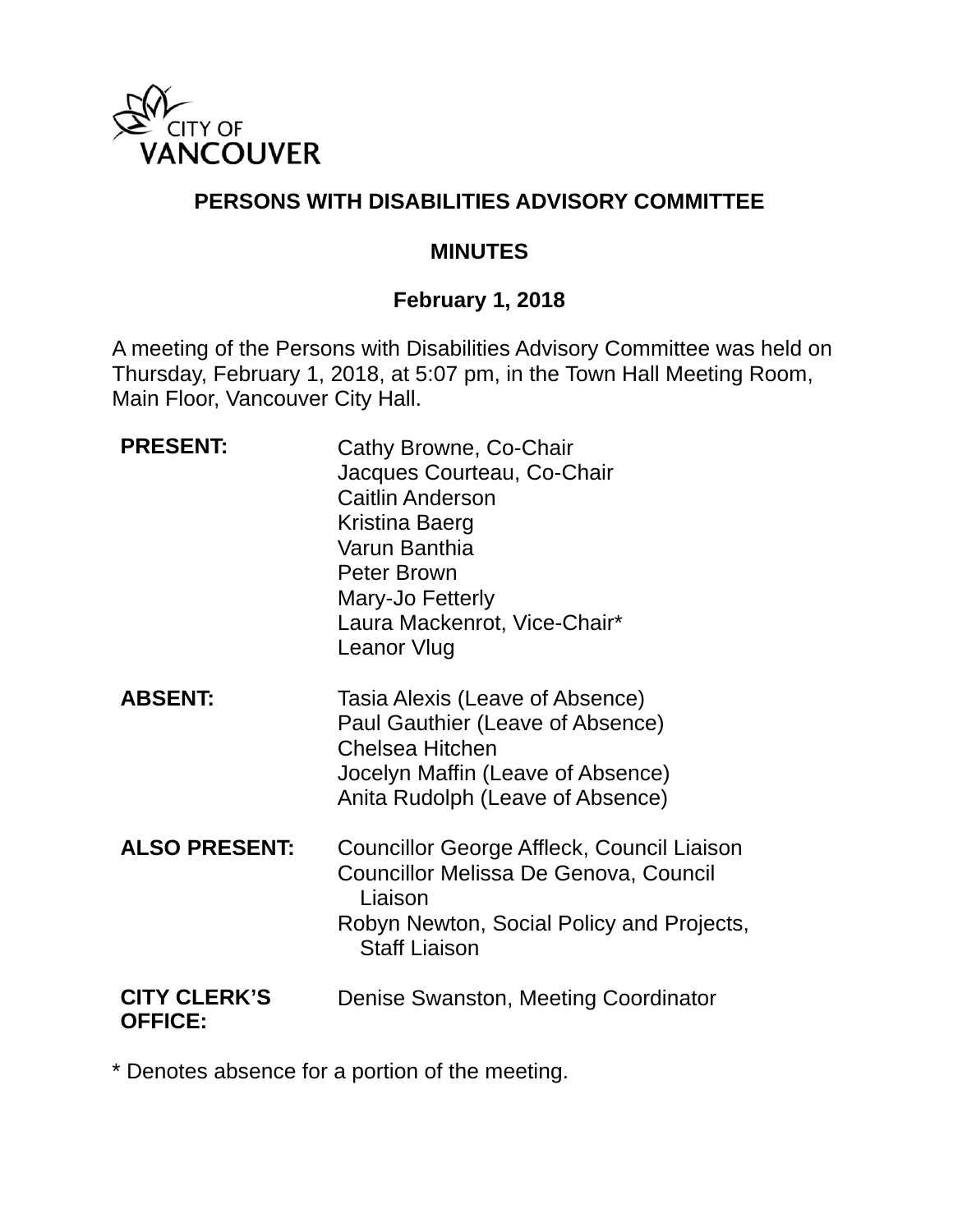## **Acknowledgement of Traditional Indigenous Territory**

Cathy Browne, Co-Chair acknowledged that we are on the unceded homelands of the Musqueam, Squamish, and Tsleil-Waututh Nations.

#### **Leave of Absence Requests**

MOVED by Peter Brown SECONDED by Cathy Browne

> THAT the Persons with Disabilities Advisory Committee approve Leaves of Absence for Tasia Alexis, Paul Gauthier, Jocelyn Maffin, and Anita Rudolph for this meeting.

CARRIED UNANIMOUSLY (Laura Mackenrot absent for the vote.)

#### **Approval of Minutes**

MOVED by Peter Brown SECONDED by Varun Banthia

> THAT the Persons with Disabilities Advisory Committee approve the minutes from the meeting held November 23, 2017, as circulated.

CARRIED UNANIMOUSLY (Laura Mackenrot absent for the vote.)

#### **1. Welcome to New Member**

The Committee welcomed new member Caitlin Anderson who provided a brief introduction of herself to the group.

#### **2. Election of Chair**

Cathy Brown and Jacques Courteau were re-elected as Co-Chairs, and Laura Mackenrot was re-elected as Vice-Chair, all by acclamation.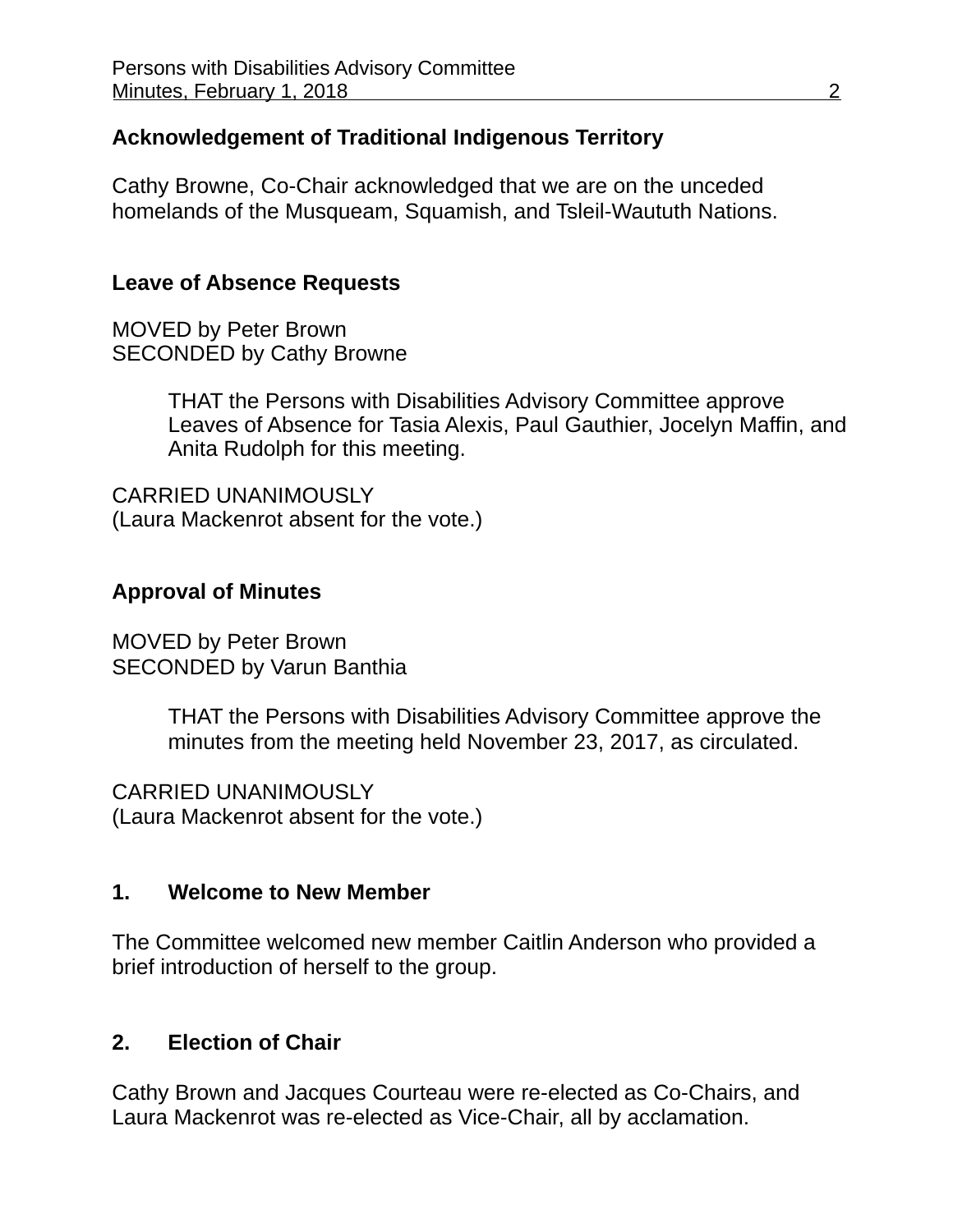# **3. Election Update**

Paul Hendren, Elections Office, presented an update on election outreach. Mr. Hendren summarized the Committee's areas of concern from his last visit, and how the Elections Office is working towards addressing those concerns. Mr. Hendren commented that due to time constraints, resources available, and current by-laws, telephone voting will not be in place for the 2018 election, but is on the list for the 2022 election. Mr. Hendren also noted there will be a motion coming forth to Council requesting special voting opportunities be expanded to include additional facility (e.g. Hospitals and Care homes.). Mr. Hendren noted that he will return to the Committee in the spring.

The Committee requested they be consulted prior to printing of election materials, and encouraged the City to consider novel ways of assisting with transportation to and from voting stations for those who require assistance and/or face financial barriers in getting to polling stations (e.g. bus tickets, HandyDART compensation.)

Ms. Browne introduced the motion on elections outreach, noting that although Mr. Hendren indicated the Elections Office addressed a number of items in the motion during his presentation, the Committee felt it was still important to submit the motion in its entirety.

MOVED by Mary-Jo Fetterly SECONDED by Laura Mackenrot

# WHEREAS

- 1. The City of Vancouver will be holding its Municipal election on October 20, 2018.
- 2. Voting is an inherent right and duty of all citizens, regardless of race, religion, gender, sexual preference, age or ability, and must therefore be accessible and inclusive to all, including for advance polling.
- 3. Elections BC is committed to improving accessibility to the electoral process for all eligible voters in B.C.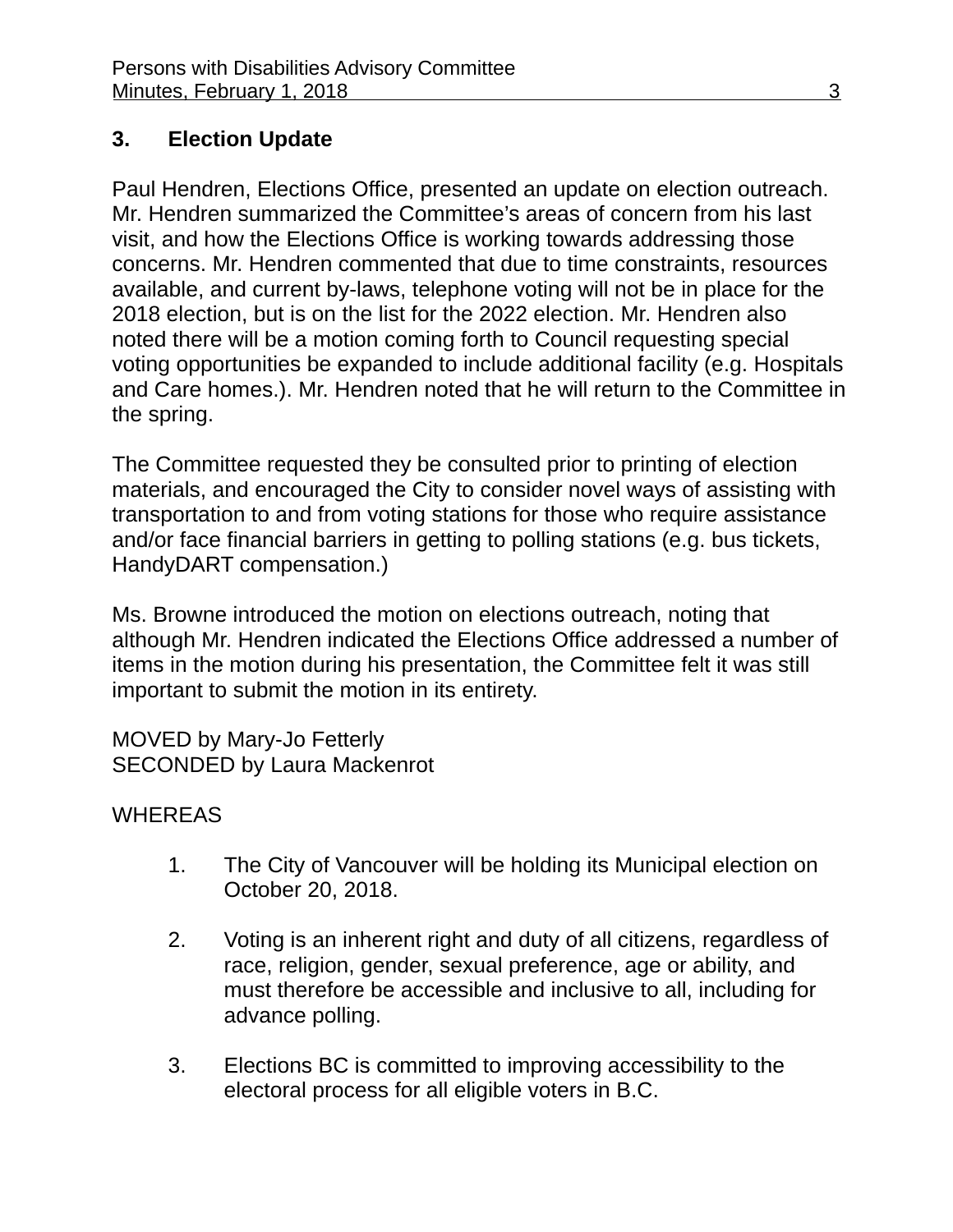- 4. The Vancouver Charter provides for electoral rules to help those who cannot vote; according to section 71 of the Vancouver Charter, City Council can make bylaws to create special voting opportunities for those who would otherwise be unable to vote.
- 5. Election officials are trained on how to help voters with accessibility challenges, and services are available to help voters with disabilities vote.
- 6. The City of Vancouver positions itself as one of the most accessible and inclusive cities in Canada.
- 7. The City of Vancouver has adopted the Accessibility Event Guidelines which apply to the 2018 Municipal Elections.

THEREFORE BE IT RESOLVED THAT the Persons with Disabilities Advisory Committee recommend that the City of Vancouver Election's Office implement the following measures in preparation for the 2018 municipal election:

- 1. Outreach
	- a. Provide telephone voting which was successfully trialed by Elections BC in May 2017.
		- i. Telephone voting will increase accessibility for people who are blind/visually impaired, homebound, and people who cannot mark the ballot themselves; and
		- ii. Telephone voting is financially accessible for persons with disabilities who can incur high costs getting to and from voting stations.
	- b. Hire people in marginalized communities, including persons with disabilities; as having diverse staff will increase accessibility and help break down barriers to voting;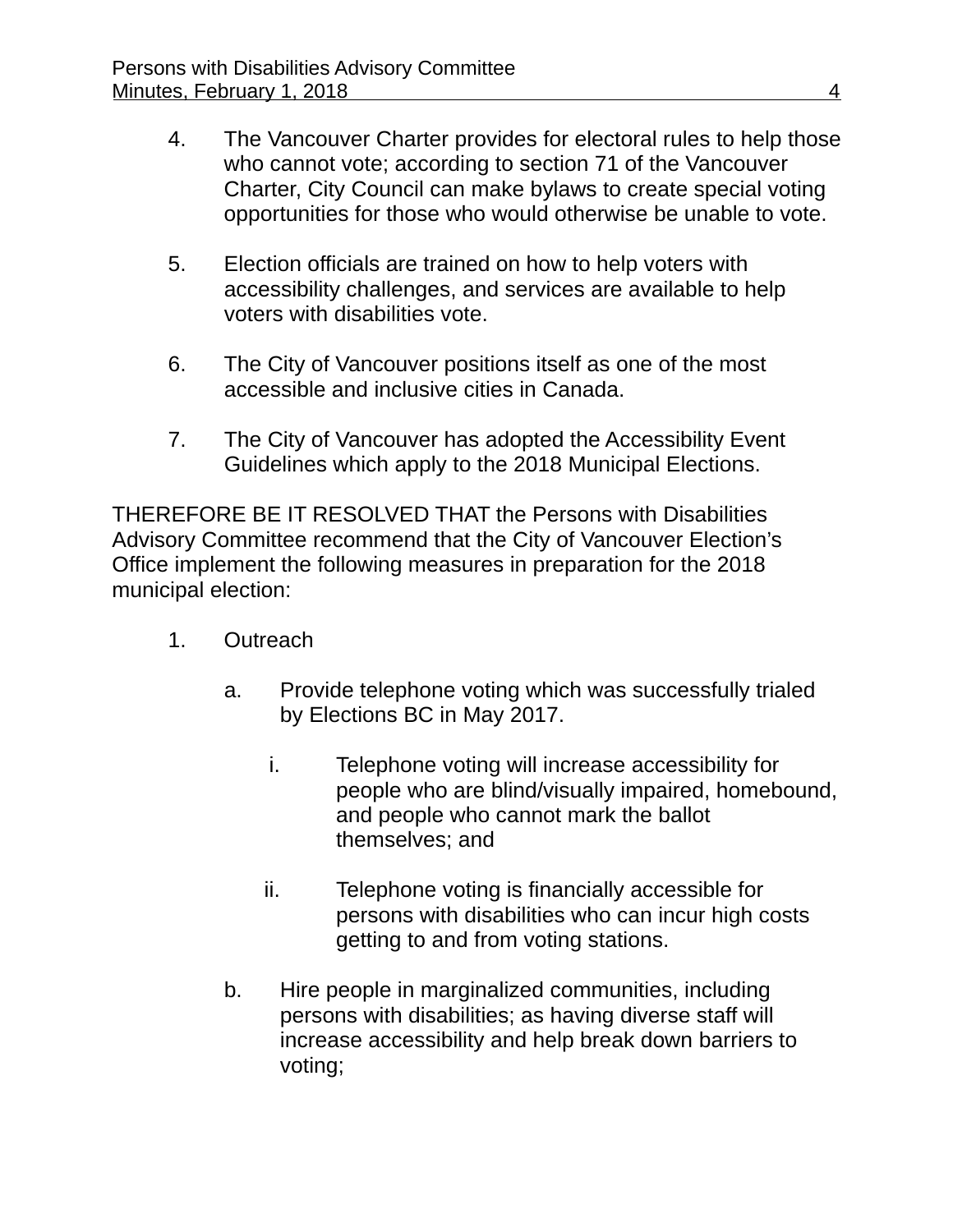- c. Ensure polling stations are available at residential care facilities, rehabilitation centres, hospitals, and shelters;
- d. Ensure adequate notice is given to deaf, hard of hearing and deafblind residents that accommodations have been included for this election.
	- i. It would also make a big impact if an ASL interpreter, as well as captions, were included in the official announcement (televised or online video.)
- e. Work with Elections BC to ensure voters are aware of transportation resources on voting days, (e.g. TransLink and Vancouver Taxi Association);
- f. Use community champions to speak with groups in the DTES about making voting locations safe and approachable spaces;
- g. Publicize the solemn declaration of identity process to people in marginalized communities – many of whom have disabilities - to clear concerns about ID requirements; as many may not have a fixed address; and
- h. Recommend that all-candidates meetings be accessible to people with mobility devices, blind and visually impaired people, deaf, deafblind and hard of hearing people, people who have communications disabilities and all service dog users. It is also recommended that the organizers book ASL interpreters for all meetings.
- 2. Communications
	- a. Ensure that the Elections pages on the website are fully accessible to everyone with disabilities. All communications should be in plain language and describe the voting process in easily understood steps. All videos should include interpreters and be captioned for deaf and hard of hearing people;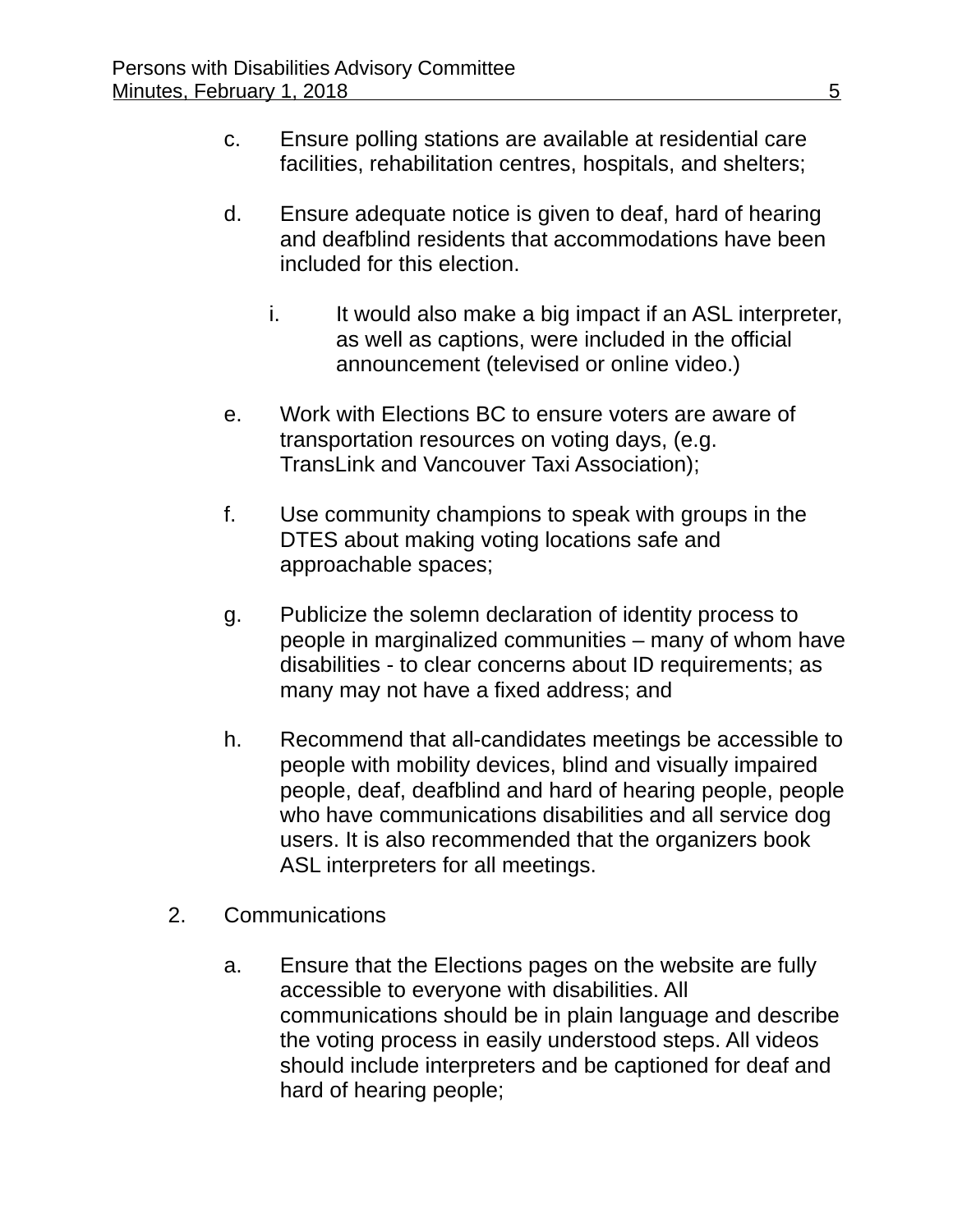- b. Involve PDAC, SAC, and other relevant Civic Advisory Committees early on to provide input on communication materials (e.g. posters, voters' guides, etc.) with special consideration given to language, colours and contrast and print size;
- c. Provide voting and candidate information materials in large print and Braille upon request;
- d. Provide ASL interpretation at designated polling stations, and ensure that their availability is widely communicated to the deaf and hard of hearing community;
- e. Clearly communicate the features of the Image Cast Evolution Assistive Device and provide online video demonstrations (including ASL interpretation and captions) of how each accessibility function operates, as well on the election website so people can research how to use them in advance; and
- f. Emphasize that citizens can still vote even if they have not registered in advance, and offer clear guidelines on what the process is to register at a voting location.
- 3. Polling Station Staff
	- a. Hire persons with disabilities to train election staff on how to use the accessible voting machine and demonstrate how long the process takes; and
	- b. Provide anti-oppression training for election staff, especially for people who will be working in areas with marginalized communities like the DTES.
- 4. Accessible Polling Stations
	- a. Ensure that numerous voting stations are accessible to those with the full range of physical mobility challenges, in and have adequate accessible parking, drop-off areas, and washrooms;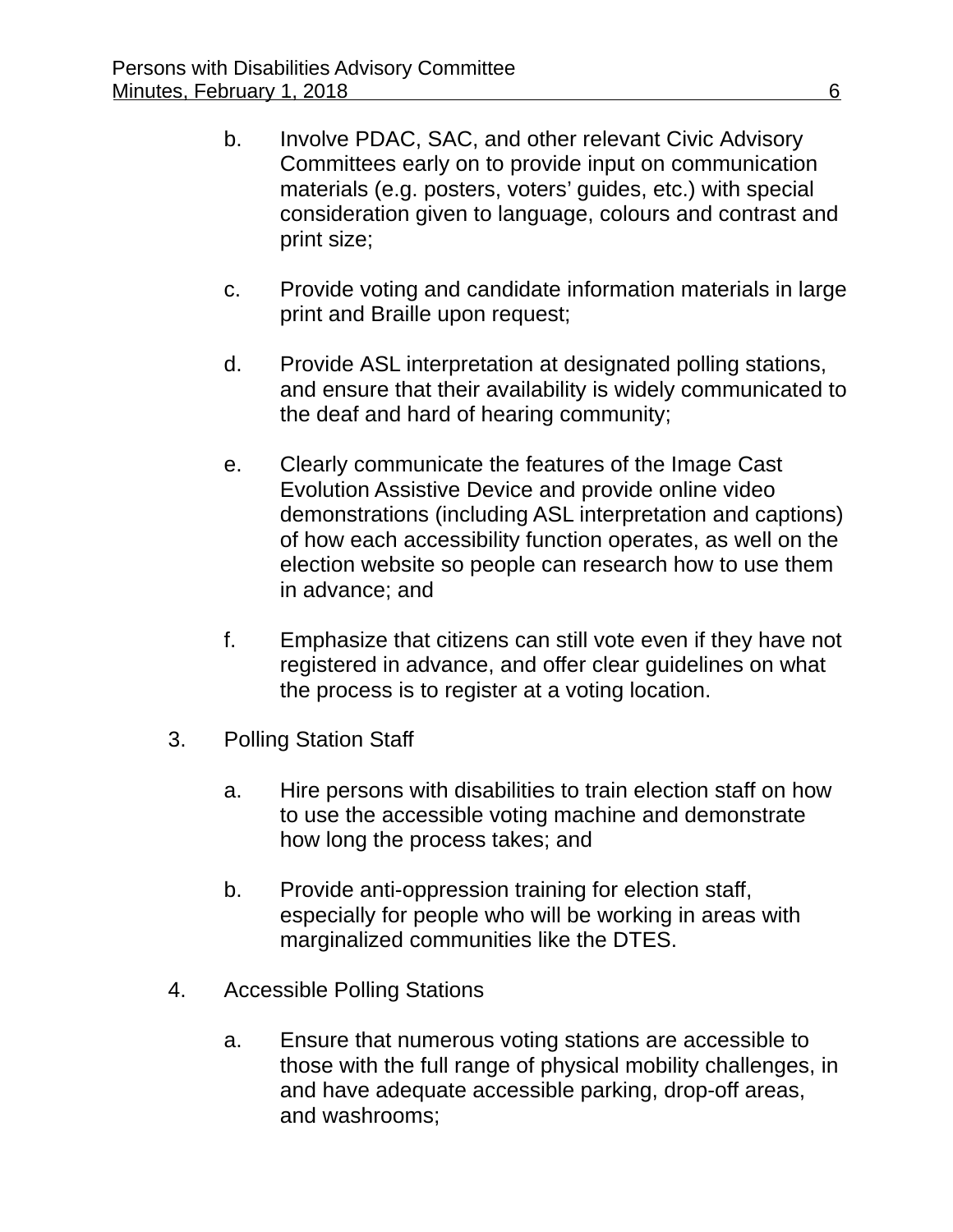- b. Establish curb-side voting at all polling locations;
- c. Set up a priority-line for persons with disabilities to mitigate long lines being a barrier for people who find it difficult to stand for long periods of time; and
- d. Ensure adequate seating is available so people are not forced to stand while waiting to vote.

# CARRIED UNANIMOUSLY

# **4. Election Website Discussion**

Lori Kittelberg, Digital Services, provided an overview of election goals to reduce barriers. The Committee provided feedback regarding features they would like to see on the City's website:

- Accessibility compliant with accessibility features made clear on homepage and video tutorials
- Easy navigation with uncrowded content (limit menu/banners)
- Clear buttons
- Search feature
- Easy to go back/recover from entry errors
- Clear, concise and plain language with various font options, and ASL captioned interpretation
- Intuitive layout

The Committee would like to be included in the process of updating the digital content. Ms. Kittelberg noted demonstration and the feedback process would begin in March and the site would likely go live in September.

The Committee commented that the City of Vancouver needs to be a role model of accessibility, and any information regarding the election, should be fully accessible to all communities and disabilities.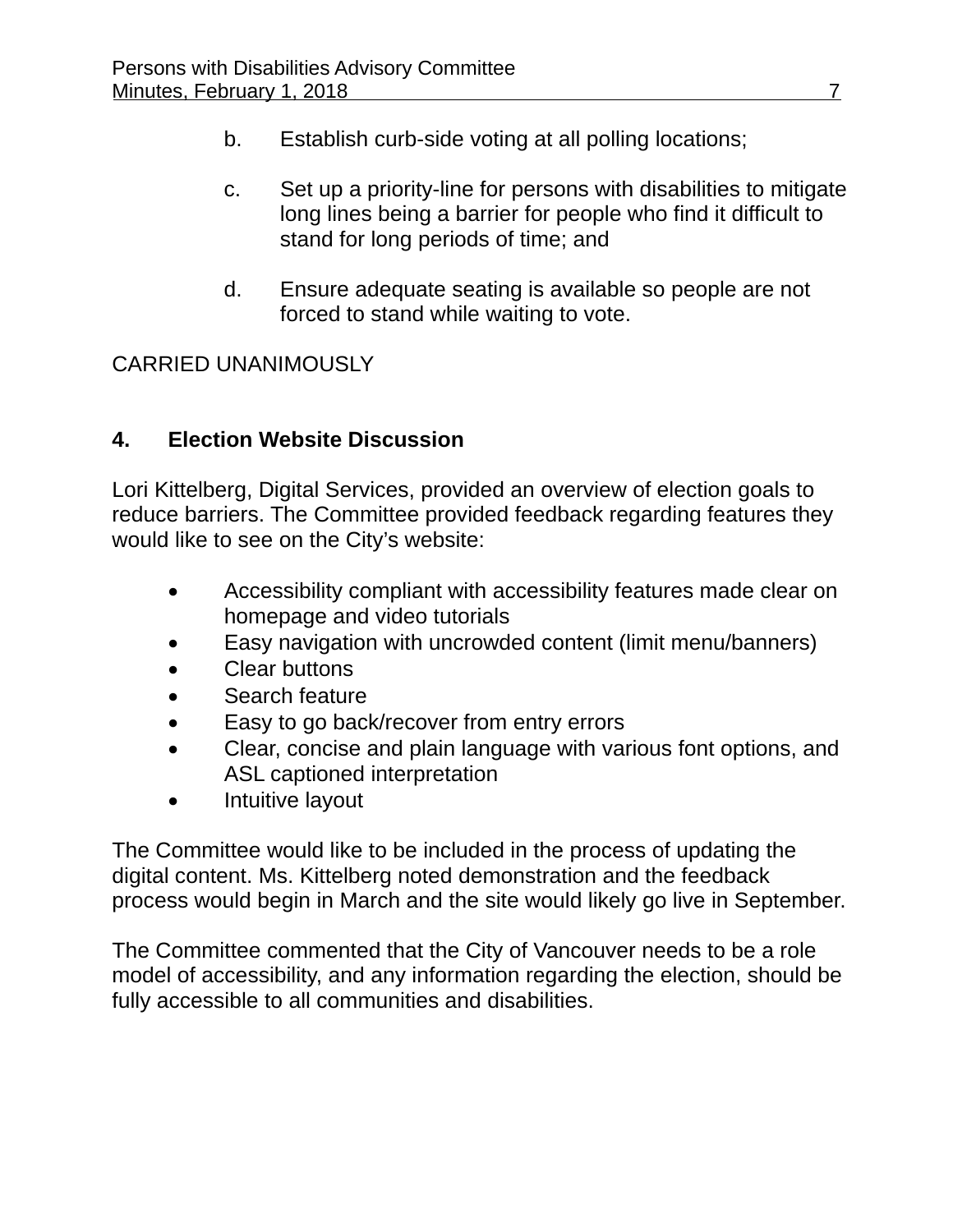# **5. Subcommittee Reports**

# **a) Accessible City Subcommittee**

Mary-Jo Fetterly, Chair, Accessible City Subcommittee re-scheduled a Parks meeting relating to accessible outdoor gym equipment; it was noted that this item was initially requested at a meeting in 2008.

Ms. Fetterly has also noted that she has been working with Councillor De Genova on bringing forth a motion regarding the creations of an Accessible City Guidelines document.

Jacques Courteau, Co-Chair, has been attending various meetings related to the installation of an accessible washroom at Charleston Park. Mr. Courteau also noted there has been no further progress regarding the accessible washroom at Jim Deva Plaza.

# **b) Housing Subcommittee**

Kristina Baerg, Housing Subcommittee, indicated that staff from the City as well as from Onni presented at their last subcommittee meeting. Concerns were raised by subcommittee members regarding the small unit sizes, the inability to accommodate power wheelchairs in some units, and the lack of 2 or 3 bedroom units. The subcommittee felt the presenters did not consider accessibility of the grounds (e.g. for visitors with disabilities); furthermore, Onni indicated the access path to the park would include an "aggressive" slope; if included, the slope would render the park itself inaccessible. There was also concern surrounding the therapeutic pool, which has not been included in architectural plans presented as of yet. Ms. Baerg noted there will be a follow-up meeting in February; Paul Gauthier, Chair, Housing Subcommittee will circulate information.

# **c) Social Inclusion Subcommittee**

None.